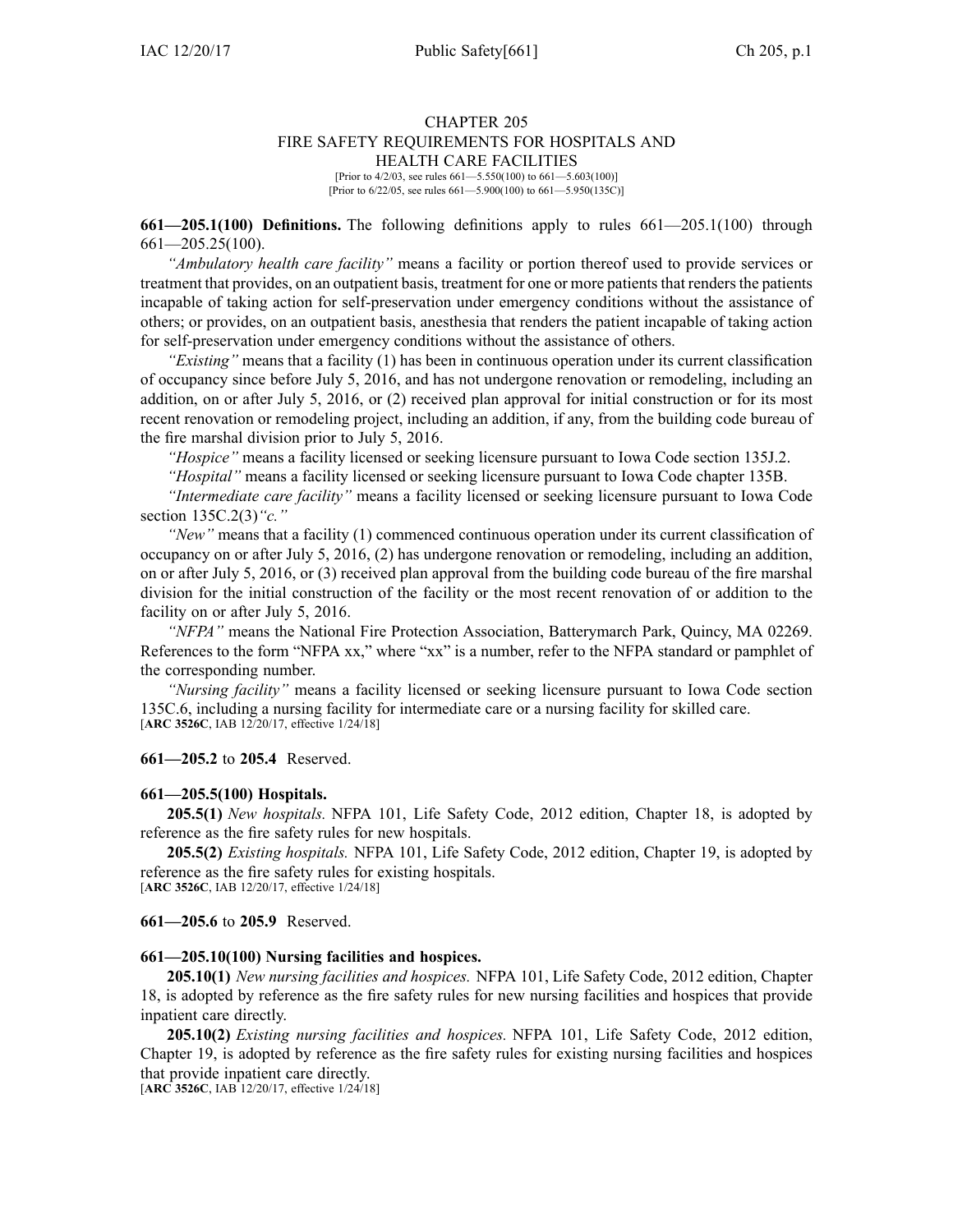# **661—205.11** to **205.14** Reserved.

**661—205.15(100) Intermediate care facilities for persons with intellectual disabilities and intermediate care facilities for persons with mental illness.**

**205.15(1)** *New intermediate care facilities.* New intermediate care facilities for persons with intellectual disabilities and new intermediate care facilities for persons with mental illness shall comply with the provisions of one of the following:

*a.* NFPA 101, Life Safety Code, 2012 edition, Chapter 18.

*b.* NFPA 101, Life Safety Code, 2012 edition, Chapter 32.

**205.15(2)** *Existing intermediate care facilities.* Existing intermediate care facilities for persons with intellectual disabilities and existing intermediate care facilities for persons with mental illness shall comply with the provisions of one of the following:

*a.* NFPA 101, Life Safety Code, 2012 edition, Chapter 19.

*b.* NFPA 101, Life Safety Code, 2012 edition, Chapter 33.

NOTE: Any requirement contained in Chapter 33 that is determined on <sup>a</sup> rating of evacuation capability shall be based upon an evacuation capability rating of "impractical." Any provision which depends upon an evacuation rating of "prompt" or "slow" shall be unavailable. [**ARC [3526C](https://www.legis.iowa.gov/docs/aco/arc/3526C.pdf)**, IAB 12/20/17, effective 1/24/18]

**661—205.16** to **205.19** Reserved.

# **661—205.20(100) Ambulatory health care facilities.**

**205.20(1)** *New ambulatory health care facilities.* NFPA 101, Life Safety Code, 2012 edition, Chapter 20, is adopted by reference as the fire safety rules for new ambulatory health care facilities.

**205.20(2)** *Existing ambulatory health care facilities.* NFPA 101, Life Safety Code, 2012 edition, Chapter 21, is adopted by reference as the fire safety rules for existing ambulatory health care facilities. [**ARC [3526C](https://www.legis.iowa.gov/docs/aco/arc/3526C.pdf)**, IAB 12/20/17, effective 1/24/18]

**661—205.21** to **205.24** Reserved.

## **661—205.25(100) Religious nonmedical health care institutions.**

**205.25(1)** *New religious nonmedical health care institutions.* NFPA 101, Life Safety Code, 2012 edition, Chapter 18, is adopted by reference as the fire safety rules for new religious nonmedical health care institutions.

**205.25(2)** *Existing religious nonmedical health care institutions.* NFPA 101, Life Safety Code, 2012 edition, Chapter 19, is adopted by reference as the fire safety rules for existing religious nonmedical health care institutions.

[**ARC [3526C](https://www.legis.iowa.gov/docs/aco/arc/3526C.pdf)**, IAB 12/20/17, effective 1/24/18]

These rules are intended to implement Iowa Code section [100.35](https://www.legis.iowa.gov/docs/ico/section/100.35.pdf) and chapters [135B](https://www.legis.iowa.gov/docs/ico/chapter/135B.pdf), [135C](https://www.legis.iowa.gov/docs/ico/chapter/135C.pdf), [135J](https://www.legis.iowa.gov/docs/ico/chapter/135J.pdf) and [231C](https://www.legis.iowa.gov/docs/ico/chapter/213C.pdf) and 42 CFR Parts [403,](https://www.law.cornell.edu/cfr/text/42/part-403, 416, 418, 482, 483) 416, 418, 482 and 483.

**661—205.26** to **205.99** Reserved.

**661—205.100(135C) Residential care facilities.** Rescinded IAB [11/18/09](https://www.legis.iowa.gov/docs/aco/bulletin/11-18-2009.pdf), effective 1/1/10.

[Filed 9/17/57; amended 10/9/57, 1/5/60]

[Filed 10/12/71; amended 12/31/73]

[Filed 4/4/77, Notice 9/22/76—published 4/20/77, effective 5/25/77] [Filed 10/10/86, Notice 11/5/86—published 12/31/86, effective 2/4/87] [Filed 4/1/88, Notice 9/23/87—published 4/20/88, effective 5/25/88] [Filed 2/2/89, Notice 12/28/88—published 2/22/89, effective 3/29/89] [Filed 3/16/90, Notice 12/13/89—published 4/4/90, effective 5/9/90] [Filed 4/24/92, Notice 2/19/92—published 5/13/92, effective 7/1/92] [Filed 2/24/93, Notice 12/9/92—published 3/17/93, effective 5/1/93]

[Filed emergency 3/10/03—published 4/2/03, effective 3/11/03]